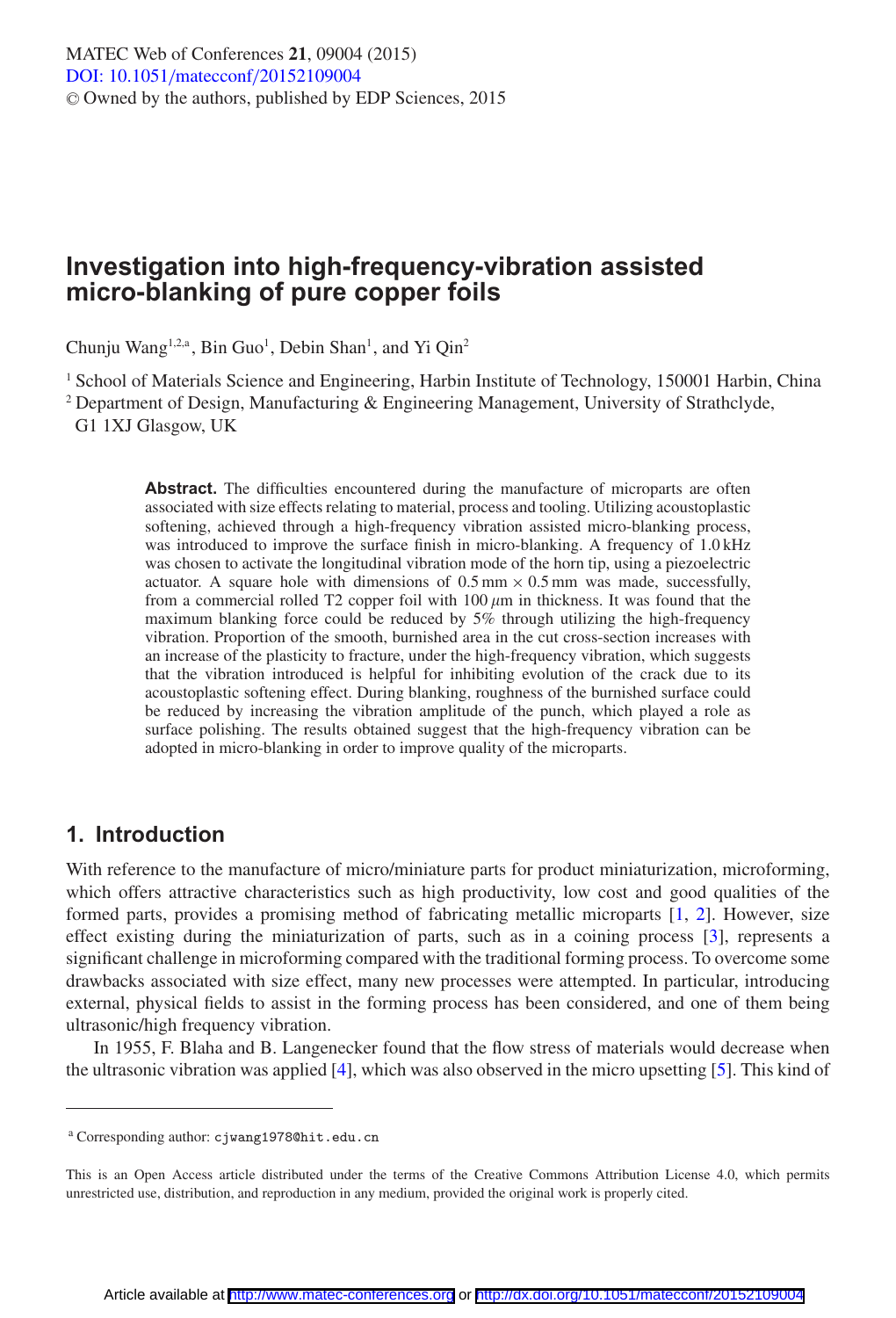#### MATEC Web of Conferences



**Figure 1.** Schematic diagram of the device for high-frequency vibration assisted micro-blanking.

softening effect was applied in different microforming processes, e.g. decreasing the forming load about 23% in micro-extrusion [\[6](#page-6-5)], punch force in micro deep drawing [\[7\]](#page-6-6), and surface roughness by 50% in micro-forging [\[8\]](#page-6-7). The investigations of the micro-blanking showed that the surface finish became worse for the large ratio of grain size to the single relative clearance between the punch and the female die [\[9\]](#page-6-8). By using the ultrasonic vibration, the surface with high burnished area was obtained in a micro punching process [\[10,](#page-6-9) [11](#page-6-10)]. However, effects of high-frequency vibration on micro-blanking need to be investigated systematically.

In this investigation, a high-frequency vibration assisted micro-blanking process was carried out with a focus on the improvement of the surface finish, using acoustoplastic softening effect. The effect of vibration was investigated in details through analysing micro-blanking force, proportion of the smooth burnished surface and its surface roughness. Mechanism of the effect of vibration on the improvement of surface finish was analysed and discussed, with reference to acoustoplastic softening effect in particular.

## **2. Experiment**

### **2.1 High-frequency vibration assisted micro-blanking device**

Although blanking as a mature process is frequently used in the metal sheet forming, continuous research effort is still made towards ever improved quality concerning surface finish and miniaturisation. The aim of this investigation is to obtain higher proportion of the burnished surface utilizing highfrequency vibration.

To realize the high-frequency vibration assisted micro-blanking, a piezoelectric (PZT) actuator was chosen to provide a longitudinal vibration frequency of 1.0 kHz as shown in Fig. 1. The actuator was installed in the upper part of the forming device which acts on the micro punch directly. A merit of such an arrangement is that the actuator can directly drive the micro-punch without much loss of the energy. The frequency and amplitude of the vibration were controlled by a driver named XE-500/501. The maximum frequency and amplitude achievable are 1.0 kHz and 2.67  $\mu$ m respectively.

An XFC200R micro-load sensor developed by FGP was embedded into the forming device, upon the PZT actuator. Data collection system DEWETRON was used for collecting the force data. The punch force can be obtained directly at a high frequency, which is able to meet the requirement of examining vibration assisted forming with a range of high-frequencies.

With reference to the piercing of a square hole with dimensions of  $0.5$  mm  $\times$   $0.5$  mm, a series of punches and female dies with different clearances were designed and manufactured with tool steel SKD11. The clearances at one single side between the punch and the female die were chosen as 3%,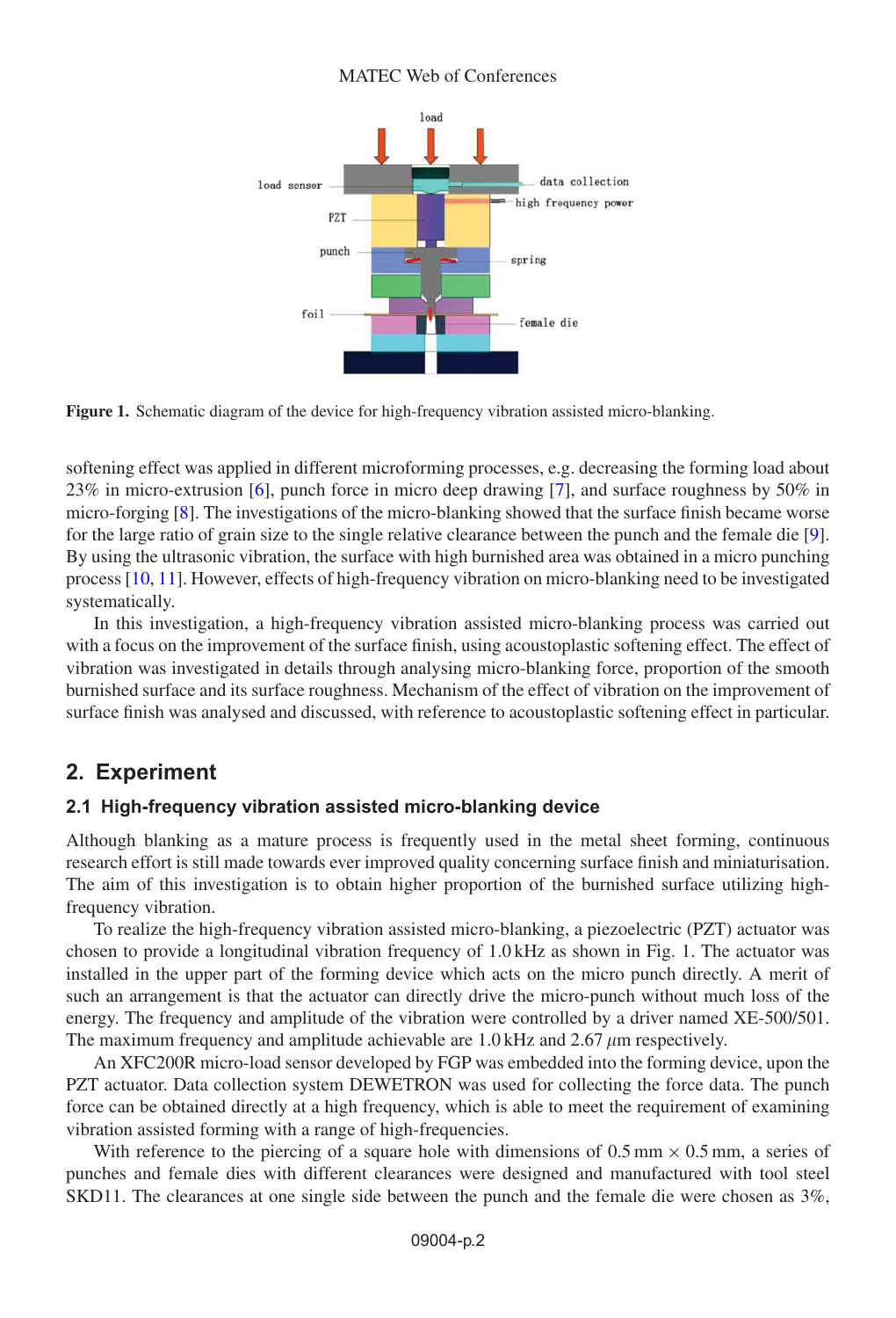### ICNFT 2015



<span id="page-2-0"></span>**Figure 2.** Curves of the blanking force- punch stroke with and without vibration.

5%, 8%, 10% and 15% of the foil thickness, respectively. All the experiments were carried out at a room temperature, with a DT-3H micro-blanking machine developed by Seki Corporation in Japan.

## **2.2 Material**

The commercial rolled T2 copper foil of  $100 \mu m$  in the thickness was chosen for the investigation. To eliminate the hardening induced during the production of the rolled foil, the copper foil was annealed within vacuum for one hour, at temperature of  $400^{\circ}$ C. The obtained grain size was measured to be  $12 \mu m$  with a metallic analysis method.

## **3. Results and discussion**

### **3.1 Effects of the vibration on the blanking force**

Micro-blanking experiment was performed at a punch-speed of 1.0 mm/min. With and without vibration, blanking forces were obtained, as shown in Fig. [2.](#page-2-0) Under the high frequency vibration, the curve of the banking force measured is not smooth which was due to the change of the force amplitude frequently (the cyclic curve shown in Fig. [2\)](#page-2-0). Thus, it is difficult to directly compare the blanking forces with and without vibration. Therefore, average value of the force was used for comparison, when evaluating effect of the vibration. The comparison between the average force with the vibration and blanking force without vibration showed that the maximum blanking force could be reduced by 5% from that without vibration. This can be attributed to the high-frequency vibration softening on the material, which has been documented in previous investigations, comprised of stress superposition and acoustoplastic softening [\[11](#page-6-10)]. When the shear area is kept to be constant during blanking, the obtained blanking force decreases with the application of the high-frequency vibration.

When the amplitude of vibration was changed, the obtained maximum punch forces were almost the same. This is different from the previous results because the input power is almost kept to be constant in this investigation. When the vibration amplitude is changed by changing input voltage, the frequency of vibration is changed accordingly to keep the power as a constant for the work mechanism of the PZT used in this study. This is different from previous investigations, in which the stress reduction due to acoustic softening mainly depended on the vibration amplitude. In fact, the stress reduction by the acoustic softening effect was observed to be proportion to the square root of acoustic energy density. So, it may be concluded that the acoustic softening effect is affected mainly by the energy input. In this study, the energy input was kept as a constant, although the amplitude was changed, which lead to a similar level of the maximum blanking force observed.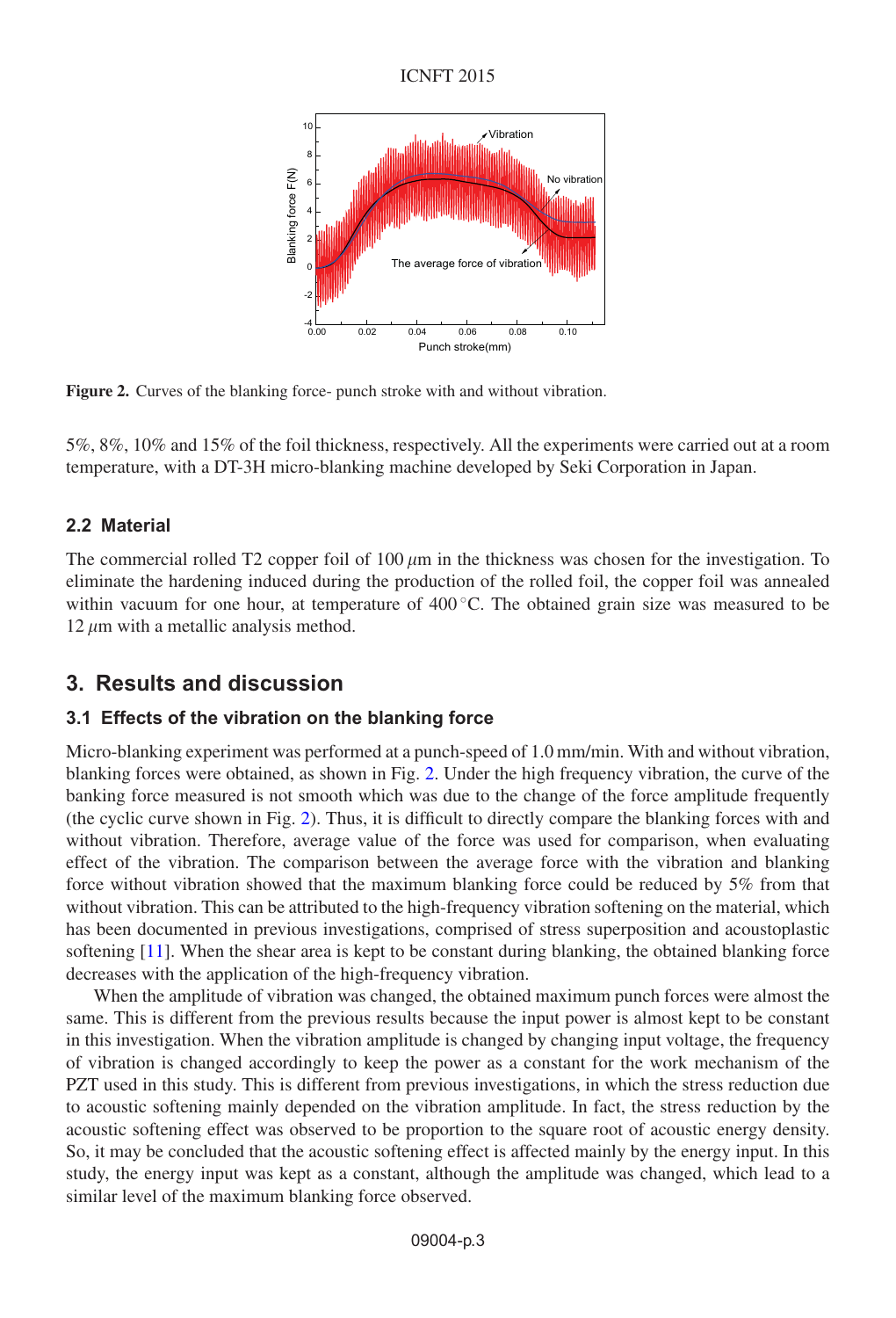### MATEC Web of Conferences



<span id="page-3-0"></span>**Figure 3.** Curves of blanking force-punch stroke for different relative blanking clearances without vibration.

## **3.2 Effect of the relative blanking clearance on the blanking force**

Using the micro punches and female dies with different relative blanking clearances from  $3\%$  (3  $\mu$ m) to 15% (15  $\mu$ m), micro-blanking was carried out with a copper foil with grain size of 12  $\mu$ m. The obtained blanking force–punch stroke curves under different relative blanking clearances and without the high frequency vibration are shown in Fig. [3.](#page-3-0) It indicates that the relative blanking clearance has an obvious effect on the blanking force. Both the slope of the curve and the maximum force were changed with the changing of clearance. For the maximum blanking forces, there is a minimum point for different clearances. In this investigation, the maximum blanking force was analysed in details with a view to studying effect of the high frequency vibration. A comparison of the maximum blanking force between those with and without vibration is shown in Fig. [4.](#page-4-0) In general, the maximum blanking force decreases with increase of the relative blanking clearance, and in the end, for the clearance of 15%, the maximum blanking force increases slightly. This means that a lowest point in the curve appears for the relative clearance of 8%. When the high frequency vibration was applied, the maximum blanking force was reduced, and the reduction of the maximum blanking force was higher for the small clearance than that for large ones. For example, the reduction of the blanking force is 20% for a relative clearance of 3%. However, there is almost no reduction for the relative clearance of 15%. This may also be attributed to the acoustic softening effect on the material. For the small relative blanking clearance, severe plastic deformation occurs because there is only a small space for the dislocations in grains to move. In the vibration assisted deformation, it causes absorption of sufficient energy at dislocation sites to activate dislocations and to free them from their pinned equilibrium positions when the energy is over a critical value, which is the reason of softening and is helpful for the subgrain formation. The extent of softening and subgrain formation is dependent on the dislocation mobility, cross-slip ability and crystal structure that can affect dislocation annihilation. When the severe plastic deformation occurs, the vibration-induced enhancement of dislocation annihilation and subgrain formation is a rather universal phenomenon, and the flow stress should decrease due to reduced strain-hardening. Thus, the acoustic softening effect becomes clearer when a small relative blanking clearance is used.

## **3.3 Effect of the vibration on the surface quality of cross section**

High-frequency vibration is helpful for improving surface finish in micro-blanking. To gain more insight on the surface quality of the cross section, the proportion of the burnished surface and its surface roughness were evaluated using a Laser Scanning Confocal Microscope (LSCM). The proportions of the burnished surface under different punch-velocities are shown in Fig. [5.](#page-4-1) When the punch-velocity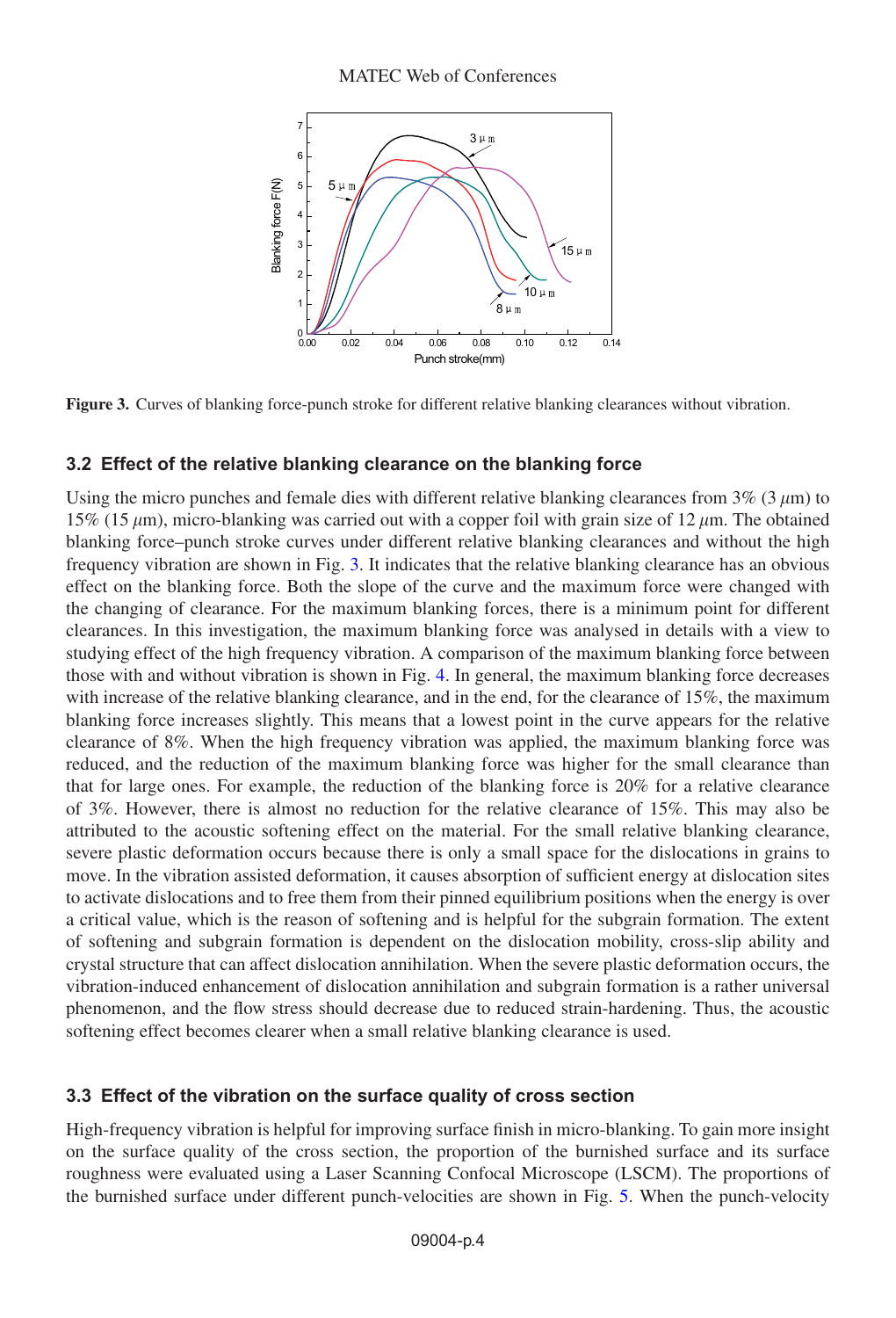<span id="page-4-0"></span>

<span id="page-4-1"></span>**Figure 4.** Effect of relative blanking clearance on the maximum blanking force.



**Figure 5.** Proportion of the burnished surface under different punch-velocities.

of 0.5 mm/min was applied, proportion of the smooth burnished surface increases from 65.4% for that without vibration to about 70.3% for that with vibration applied. This may be explained by considering two aspects: in the beginning of the blanking, the softening induced by the high frequency vibration improves the plastic flow of the material and postpones the shear-deformation stage in the blanking. As a result, proportion of the burnished surface increases. On the other hand, with an increase of the duration of vibration, the acoustic hardening effect may occur when the activated dislocations are more than the annihilated dislocations. When crack propagation occurs, hardening effect becomes more significant because plastic deformation takes place mainly at the crack tip. The hardening at the crack tip could inhibit the propagation of the crack.

Another important parameter is the vibration amplitude. Photograph of cross section indicates that a burnished surface becomes smoother with the increase of the vibration amplitude (Fig. [6\)](#page-5-0). To quantitatively evaluate effect of the vibration amplitude, surface roughness of the burnished surface is measured using LSCM, and the results being shown in Fig. [7.](#page-5-1) It reveals that the vibration amplitude has a significant effect on the surface roughness, e.g. the surface roughness decreases from *Ra*1.4  $\mu$ m for the vibration amplitude of 0.27  $\mu$ m to *Ra*0.73  $\mu$ m for the vibration amplitude of 2.67  $\mu$ m. The surface roughness *Ra* was reduced about 50%. This result can be attributed to the polishing effect of the reciprocating motion of the punch. When the high-frequency vibration was applied on the punch, it moves up and down rapidly along the longitudinal direction during micro-blanking. At the same time, there is a lateral contact pressure between the punch and the foil, being responsible for the existence of the plastic deformation. Then, the surface roughness peaks of the burnished surface were planished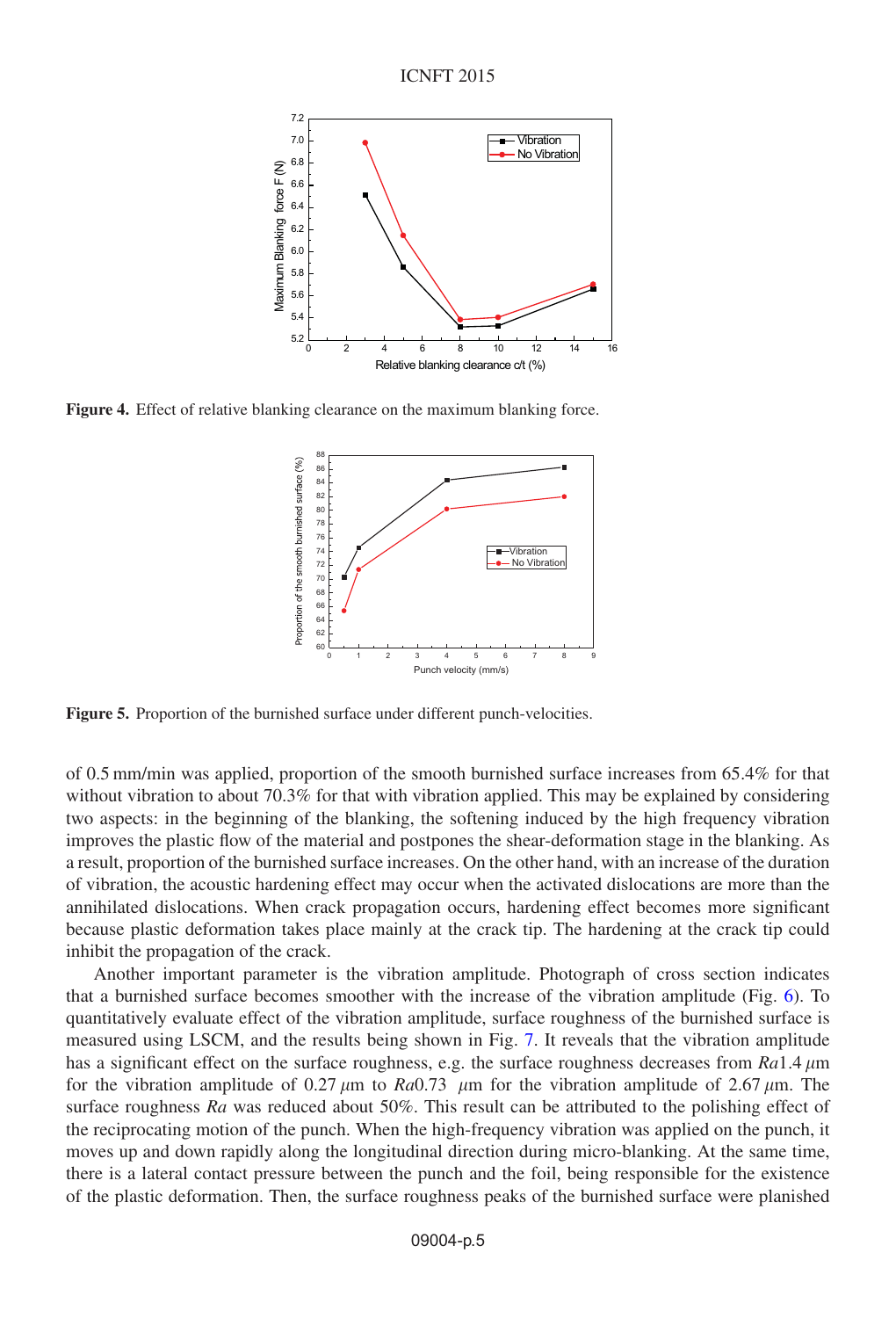#### MATEC Web of Conferences

<span id="page-5-0"></span>

<span id="page-5-1"></span>**Figure 6.** Surface topography of the cross section under different amplitudes.



**Figure 7.** Effect of the amplitudes on surface roughness of the burnished surface.

by the lateral surface of the punch. The bigger is the vibration amplitude, the smoother is the burnished surface.

## **4. Conclusions**

The research in high-frequency vibration assisted micro-blanking has led to the following conclusions:

- (1) Due to high-frequency vibration softening, the maximum blanking force with vibration could be reduced, e.g. by 5%, comparing to that without vibration.
- (2) The vibration has a more influence on the blanking force, when the relative clearance is small, e.g. 3%, the reason for which may be explained as that vibration-induced softening is clearly seen when a severe plastic deformation occurs at the narrow area under such a condition,.
- (3) Proportion of the burnished surface of the cut cross-section increases from 65.4% for blanking without vibration to 70.3% for that with vibration. This may be explained as a softening effect at the beginning stage and a hardening effect at the latter stage, and both of these being helpful for inhibiting propagation of the crack in micro-blanking.
- (4) Surface roughness of the burnished surface decreases from  $Ra1.4 \mu m$  for the vibration amplitude of 0.27  $\mu$ m to *Ra*0.73  $\mu$ m for that of 2.67  $\mu$ m, which can be attributed to a polishing effect of the reciprocating motion of the punch during micro-blanking.